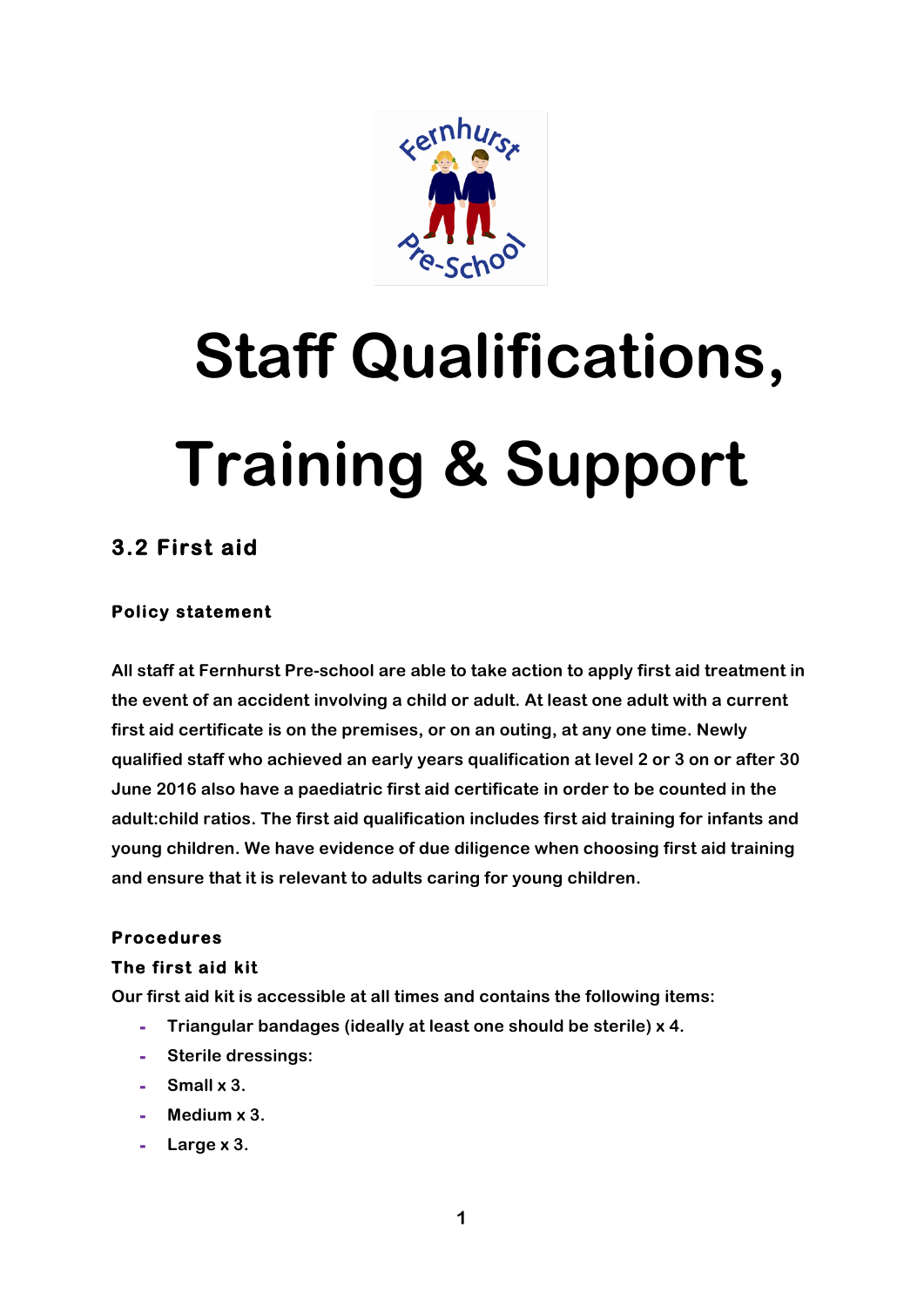- **- Composite pack containing 20 assorted (individually-wrapped) plasters x 1.**
- **- Sterile eye pads (with bandage or attachment) e.g. No 16 dressing x 2.**
- **- Container of 6 safety pins x 1.**
- **- Guidance card as recommended by HSE x 1.**

**In addition, the following equipment is kept near to the first aid box:**

- **- 2 pairs of disposable plastic (PVC or vinyl) gloves.**
- **- 1 plastic disposable apron.**
- **- A children's forehead 'strip' thermometer.**
- **- Supplies of cold packs are kept in the fridge.**
- § **Information about who has completed first aid training and the location of the first aid box is provided to all our staff and volunteers. A list of staff and volunteers who have current PFA certificates is displayed in the setting.**
- **The first aid box is easily accessible to adults and is kept out of the reach of children.**
- § **The named person in the setting who is responsible for checking and replenishing the first aid box contents and regularly checks and replenishes the first aid box contents is JANE BLOOMFIELD, our Health and Safety Officer.**
- § **Medication is only administered in line with our Administering Medicines policy.**
- § **In the case of minor injury or accidents, first aid treatment is given by a qualified first aider.**
- § **In the event of minor injuries or accidents, we normally inform parents when they collect their child, unless the child is unduly upset or we have concerns about the injury. In which case we will contact the child's parents for clarification of what they would like to do, i.e. whether they wish to collect the child and/or take them to their own GP.**
- § **An ambulance is called for children requiring emergency treatment. We contact parents immediately and inform them of what has happened and where their child has been taken.**
- § **Parents sign a consent form at registration allowing a member of staff to take their child to the nearest Accident and Emergency unit to be examined, treated or admitted as necessary on the understanding that they have been informed and are on their way to the hospital.**